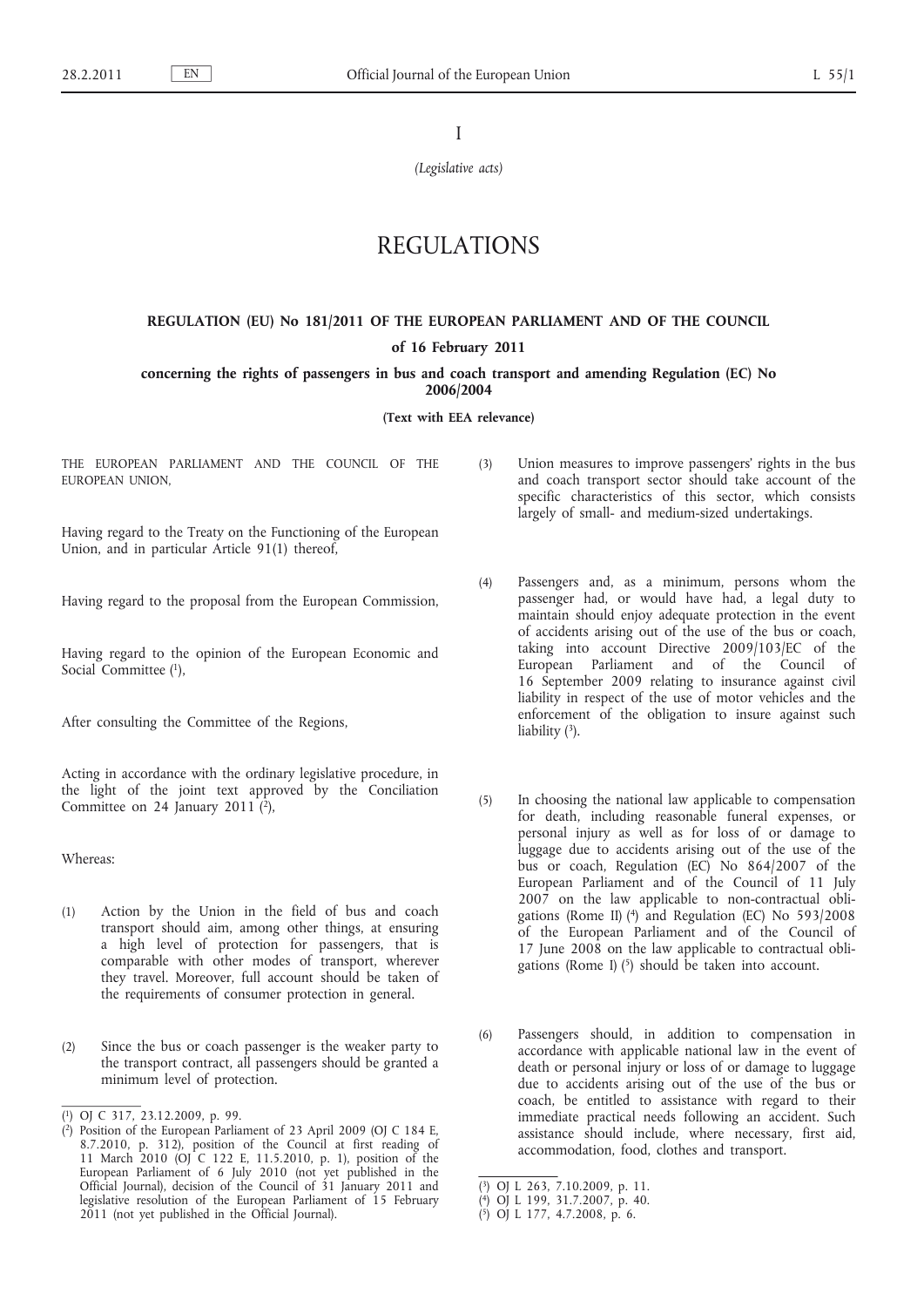- (7) Bus and coach passenger services should benefit citizens in general. Consequently, disabled persons and persons with reduced mobility, whether caused by disability, age or any other factor, should have opportunities for using bus and coach services that are comparable to those of other citizens. Disabled persons and persons with reduced mobility have the same rights as all other citizens with regard to free movement, freedom of choice and non-discrimination.
- (8) In the light of Article 9 of the United Nations Convention on the Rights of Persons with Disabilities and in order to give disabled persons and persons with reduced mobility opportunities for bus and coach travel comparable to those of other citizens, rules for nondiscrimination and assistance during their journey should be established. Those persons should therefore be accepted for carriage and not refused transport on the grounds of their disability or reduced mobility, except for reasons which are justified on the grounds of safety or of the design of vehicles or infrastructure. Within the framework of relevant legislation for the protection of workers, disabled persons and persons with reduced mobility should enjoy the right to assistance at terminals and on board vehicles. In the interest of social inclusion, the persons concerned should receive the assistance free of charge. Carriers should establish access conditions, preferably using the European standardisation system.
- (9) In deciding on the design of new terminals, and as part of major refurbishments, terminal managing bodies should endeavour to take into account the needs of disabled persons and persons with reduced mobility, in accordance with 'design for all' requirements. In any case, terminal managing bodies should designate points where such persons can notify their arrival and need for assistance.
- (10) Similarly, without prejudice to current or future legislation on technical requirements for buses and coaches, carriers should, where possible, take those needs into account when deciding on the equipment of new and newly refurbished vehicles.
- (11) Member States should endeavour to improve existing infrastructure where this is necessary to enable carriers to ensure access for disabled persons and persons with reduced mobility as well as to provide appropriate assistance.
- (12) In order to respond to the needs of disabled persons and persons with reduced mobility, staff should be adequately trained. With a view to facilitating the mutual recognition of national qualifications of drivers, disability awareness training could be provided as a part of the

initial qualification or periodic training as referred to in Directive 2003/59/EC of the European Parliament and of the Council of 15 July 2003 on the initial qualification and periodic training of drivers of certain road vehicles for the carriage of goods or passengers (1). In order to ensure coherence between the introduction of the training requirements and the time-limits set out in that Directive, a possibility for exemption during a limited period of time should be allowed.

- (13) Organisations representative of disabled persons or persons with reduced mobility should be consulted or involved in preparing the content of the disabilityrelated training.
- (14) Rights of bus and coach passengers should include the receipt of information regarding the service before and during the journey. All essential information provided to bus and coach passengers should also be provided, upon request, in alternative formats accessible to disabled persons and persons with reduced mobility, such as large print, plain language, Braille, electronic communications that can be accessed with adaptive technology, or audio tapes.
- (15) This Regulation should not restrict the rights of carriers to seek compensation from any person, including third parties, in accordance with the applicable national law.
- (16) Inconvenience experienced by passengers due to cancellation or significant delay of their journey should be reduced. To this end, passengers departing from terminals should be adequately looked after and informed in a way which is accessible to all passengers. Passengers should also be able to cancel their journey and have their tickets reimbursed or to continue their journey or to obtain re-routing under satisfactory conditions. If carriers fail to provide passengers with the necessary assistance, passengers should have the right to obtain financial compensation.
- (17) With the involvement of stakeholders, professional associations and associations of customers, passengers, disabled persons and persons with reduced mobility, carriers should cooperate in order to adopt arrangements at national or European level. Such arrangements should aim at improving the information, care and assistance offered to passengers whenever their travel is interrupted, in particular in the event of long delays or cancellation of travel, with a particular focus on passengers with special needs due to disability, reduced mobility, illness, elderly age and pregnancy, and including accompanying passengers and passengers travelling with young children. National enforcement bodies should be informed of those arrangements.

<sup>(</sup> 1) OJ L 226, 10.9.2003, p. 4.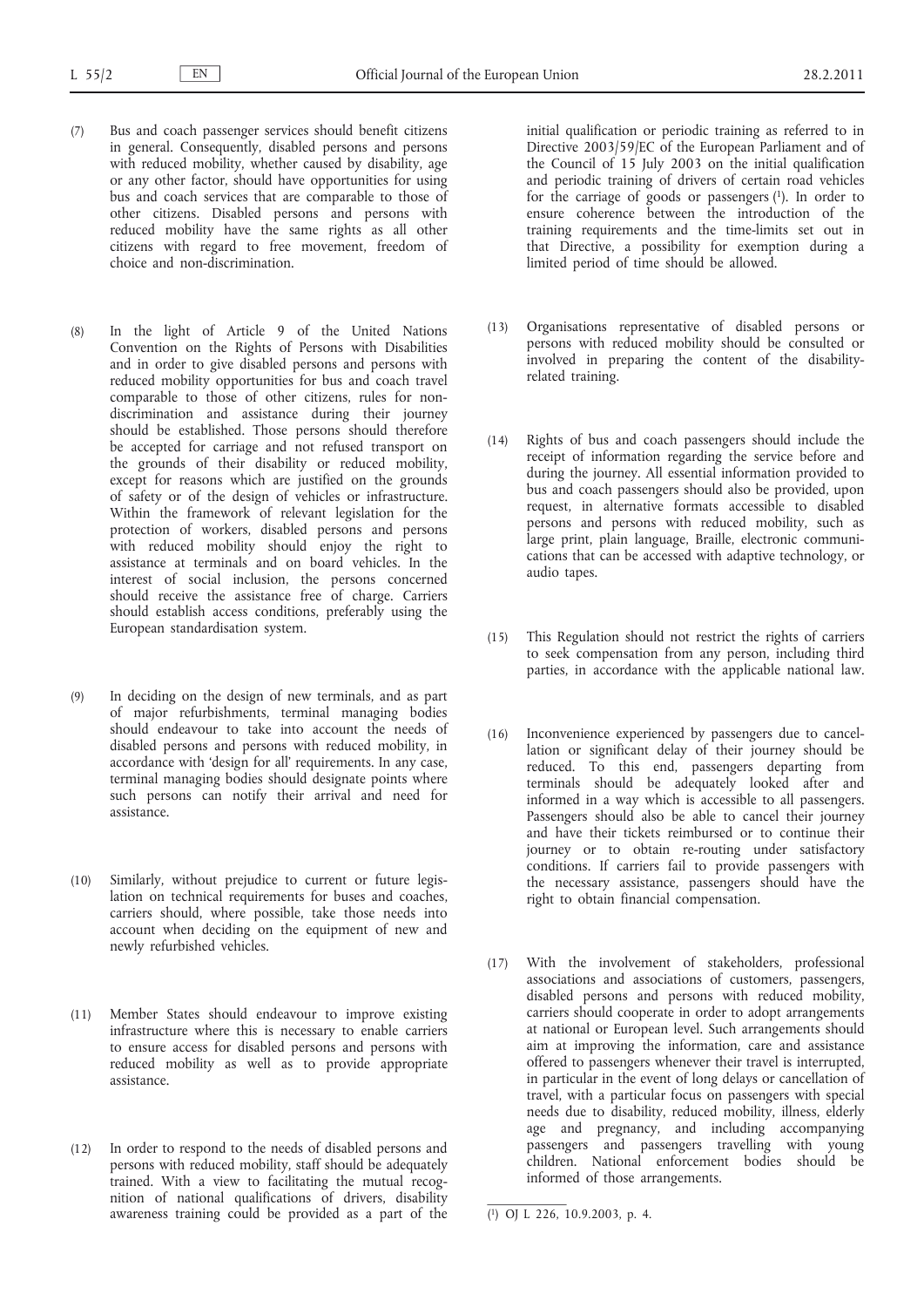- (18) This Regulation should not affect the rights of passengers established by Council Directive 90/314/EEC of 13 June 1990 on package travel, package holidays and package tours (1). This Regulation should not apply in cases where a package tour is cancelled for reasons other than cancellation of the bus or coach transport service.
- (19) Passengers should be fully informed of their rights under this Regulation, so that they can effectively exercise those rights.
- (20) Passengers should be able to exercise their rights by means of appropriate complaint procedures implemented by carriers or, as the case may be, by submission of complaints to the body or bodies designated to that end by the relevant Member State.
- (21) Member States should ensure compliance with this Regulation and designate a competent body or bodies to carry out supervision and enforcement tasks. This does not affect the rights of passengers to seek legal redress from courts under national law.
- (22) Taking into account the procedures established by Member States for the submission of complaints, a complaint concerning assistance should preferably be addressed to the body or bodies designated for the enforcement of this Regulation in the Member State where the boarding point or alighting point is situated.
- (23) Member States should promote the use of public transport and the use of integrated information and integrated tickets in order to optimise the use and interoperability of the various transport modes and operators.
- (24) Member States should lay down penalties applicable to infringements of this Regulation and ensure that those penalties are applied. Those penalties should be effective, proportionate and dissuasive.
- (25) Since the objective of this Regulation, namely to ensure an equivalent level of protection of and assistance to passengers in bus and coach transport throughout the Member States, cannot sufficiently be achieved by the Member States and can therefore by reason of the scale and effects of the action, be better achieved at Union level, the Union may adopt measures, in accordance with the principle of subsidiarity as set out in Article 5 of the Treaty on European Union. In accordance with the principle of proportionality as set out in that Article, this Regulation does not go beyond what is necessary in order to achieve that objective.
- (26) This Regulation should be without prejudice to Directive 95/46/EC of the European Parliament and of the Council
- ( 1) OJ L 158, 23.6.1990, p. 59.

of 24 October 1995 on the protection of individuals with regard to the processing of personal data and on the free movement of such data  $(2)$ .

- (27) The enforcement of this Regulation should be based on Regulation (EC) No 2006/2004 of the European Parliament and of the Council of 27 October 2004 on cooperation between national authorities responsible for the enforcement of consumer protection law (the Regulation on consumer protection cooperation)  $(3)$ . That Regulation should therefore be amended accordingly.
- (28) This Regulation respects the fundamental rights and observes the principles recognised in particular by the Charter of Fundamental Rights of the European Union, as referred to in Article 6 of the Treaty on European Union, bearing in mind also Council Directive 2000/43/EC of 29 June 2000 implementing the principle of equal treatment between persons irrespective of racial or ethnic origin (4) and Council Directive 2004/113/EC of 13 December 2004 implementing the principle of equal treatment between men and women in the access to and supply of goods and services  $(5)$ ,

HAVE ADOPTED THIS REGULATION:

#### CHAPTER I

## **GENERAL PROVISIONS**

## *Article 1*

## **Subject matter**

This Regulation establishes rules for bus and coach transport as regards the following:

- (a) non-discrimination between passengers with regard to transport conditions offered by carriers;
- (b) rights of passengers in the event of accidents arising out of the use of the bus or coach resulting in death or personal injury or loss of or damage to luggage;
- (c) non-discrimination and mandatory assistance for disabled persons and persons with reduced mobility;
- (d) rights of passengers in cases of cancellation or delay;
- (e) minimum information to be provided to passengers;
- (f) handling of complaints;
- (g) general rules on enforcement.
- ( 2) OJ L 281, 23.11.1995, p. 31.

- ( 4) OJ L 180, 19.7.2000, p. 22.
- ( 5) OJ L 373, 21.12.2004, p. 37.

<sup>(</sup> 3) OJ L 364, 9.12.2004, p. 1.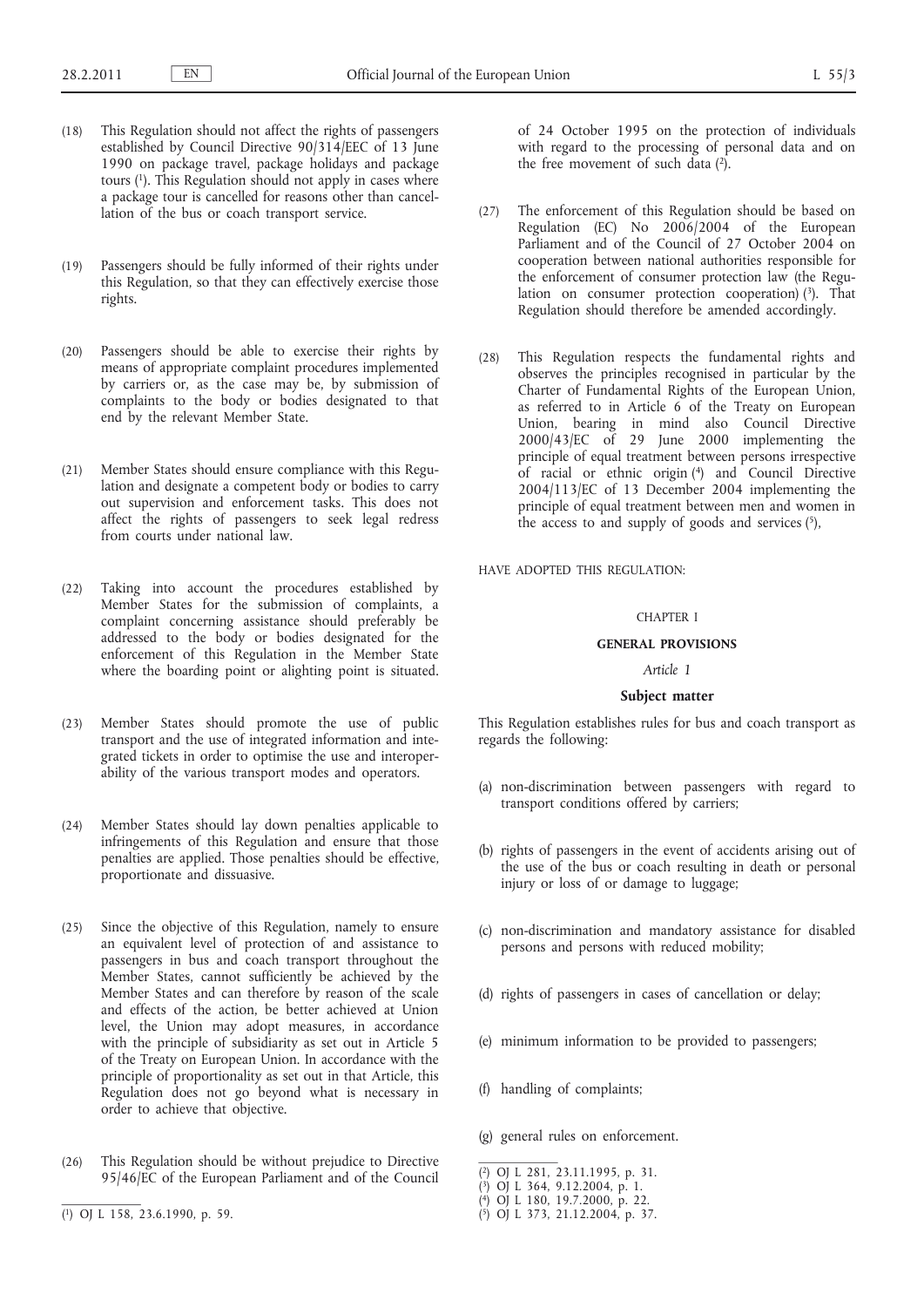#### *Article 2*

#### **Scope**

1. This Regulation shall apply to passengers travelling with regular services for non-specified categories of passengers where the boarding or the alighting point of the passengers is situated in the territory of a Member State and where the scheduled distance of the service is 250 km or more.

2. As regards the services referred to in paragraph 1 but where the scheduled distance of the service is shorter than 250 km, Article 4(2), Article 9, Article 10(1), point (b) of Article 16(1), Article 16(2), Article 17(1) and (2), and Articles 24 to 28 shall apply.

In addition, with the exception of Articles 9 to 16, Article 17(3), and Chapters IV, V and VI, this Regulation shall apply to passengers travelling with occasional services where the initial boarding point or the final alighting point of the passenger is situated in the territory of a Member State.

4. With the exception of Article 4(2), Article 9, Article 10(1), point (b) of Article 16(1), Article 16(2), Article 17(1) and (2), and Articles 24 to 28, Member States may, on a transparent and non-discriminatory basis, exempt domestic regular services from the application of this Regulation. Such exemptions may be granted as from the date of application of this Regulation for a period no longer than 4 years, which may be renewed once.

5. For a maximum period of 4 years from the date of application of this Regulation, Member States may, on a transparent and non-discriminatory basis, exempt from the application of this Regulation particular regular services because a significant part of such regular services, including at least one scheduled stop, is operated outside the Union. Such exemptions may be renewed once.

6. Member States shall inform the Commission of exemptions of different types of services granted pursuant to paragraphs 4 and 5. The Commission shall take appropriate action if such an exemption is deemed not to be in accordance with the provisions of this Article. By 2 March 2018, the Commission shall submit to the European Parliament and the Council a report on exemptions granted pursuant to paragraphs 4 and 5.

7. Nothing in this Regulation shall be understood as conflicting with or introducing additional requirements to those in current legislation on technical requirements for buses or coaches or infrastructure or equipment at bus stops and terminals.

8. This Regulation shall not affect the rights of passengers under Directive 90/314/EEC and shall not apply in case where a package tour referred to in that Directive is cancelled for reasons other than cancellation of a regular service.

#### *Article 3*

## **Definitions**

For the purposes of this Regulation, the following definitions shall apply:

- (a) 'regular services' means services which provide for the carriage of passengers by bus or coach at specified intervals along specified routes, passengers being picked up and set down at predetermined stopping points;
- (b) 'occasional services' means services which do not fall within the definition of regular services and the main characteristic of which is the carriage by bus or coach of groups of passengers constituted on the initiative of the customer or the carrier himself;
- (c) 'transport contract' means a contract of carriage between a carrier and a passenger for the provision of one or more regular or occasional services;
- (d) 'ticket' means a valid document or other evidence of a transport contract;
- (e) 'carrier' means a natural or legal person, other than a tour operator, travel agent or ticket vendor, offering transport by regular or occasional services to the general public;
- (f) 'performing carrier' means a natural or legal person other than the carrier, who actually performs the carriage wholly or partially;
- (g) 'ticket vendor' means any intermediary concluding transport contracts on behalf of a carrier;
- (h) 'travel agent' means any intermediary acting on behalf of a passenger for the conclusion of transport contracts;
- 'tour operator' means an organiser or retailer, other than the carrier, within the meaning of Article 2(2) and (3) of Directive 90/314/EEC;
- (j) 'disabled person' or 'person with reduced mobility' means any person whose mobility when using transport is reduced as a result of any physical disability (sensory or locomotory, permanent or temporary), intellectual disability or impairment, or any other cause of disability, or as a result of age, and whose situation needs appropriate attention and adaptation to his particular needs of the services made available to all passengers;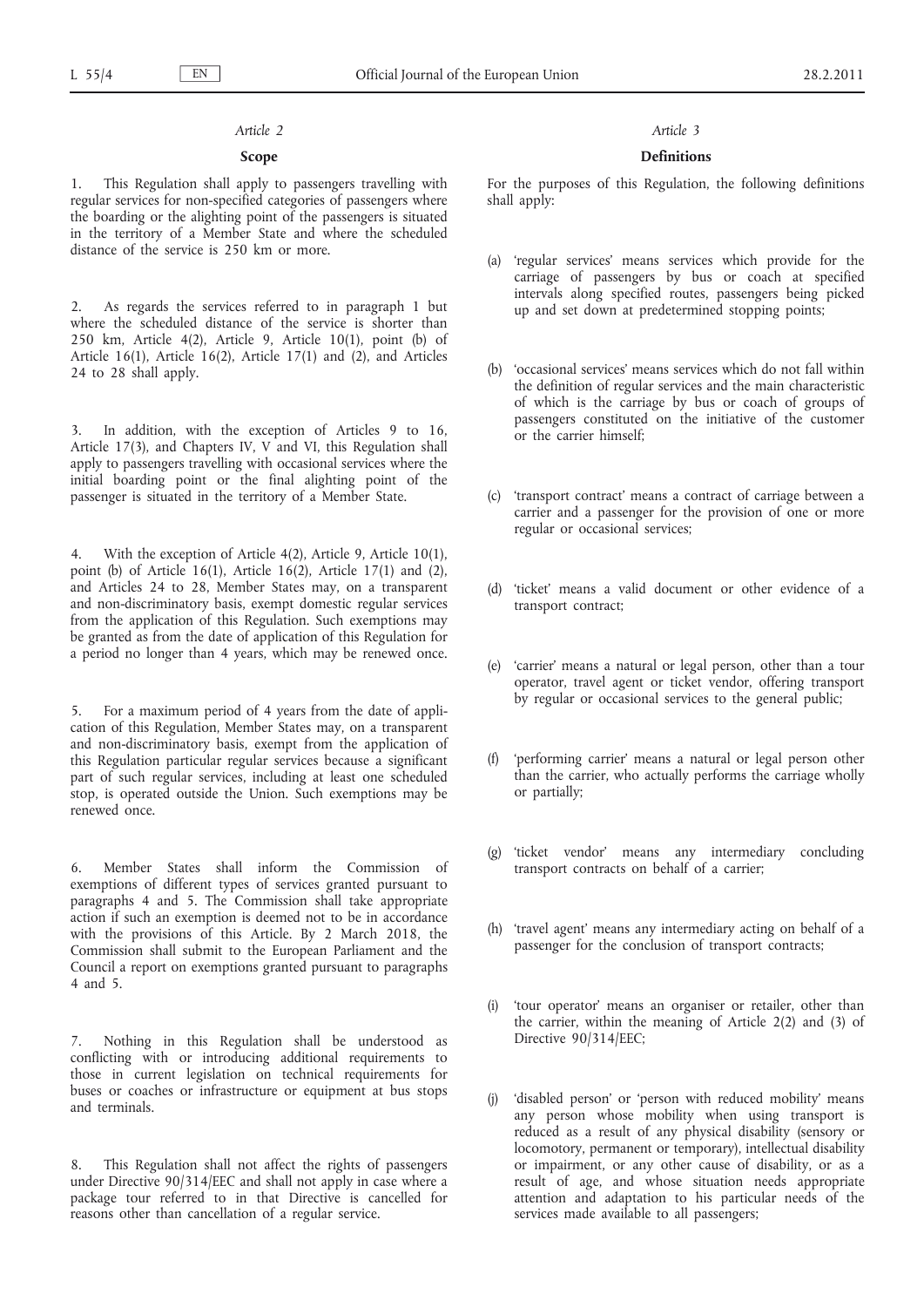- (k) 'access conditions' means relevant standards, guidelines and information on the accessibility of buses and/or of designated terminals including their facilities for disabled persons or persons with reduced mobility;
- (l) 'reservation' means a booking of a seat on board a bus or coach for a regular service at a specific departure time;
- (m) 'terminal' means a staffed terminal where according to the specified route a regular service is scheduled to stop for passengers to board or alight, equipped with facilities such as a check-in counter, waiting room or ticket office;
- (n) 'bus stop' means any point other than a terminal where according to the specified route a regular service is scheduled to stop for passengers to board or alight;
- (o) 'terminal managing body' means an organisational entity in a Member State responsible for the management of a designated terminal;
- (p) 'cancellation' means the non-operation of a regular service which was previously scheduled;
- (q) 'delay' means a difference between the time the regular service was scheduled to depart in accordance with the published timetable and the time of its actual departure.

## *Article 4*

## **Tickets and non-discriminatory contract conditions**

1. Carriers shall issue a ticket to the passenger, unless other documents give entitlement to transport. A ticket may be issued in an electronic format.

2. Without prejudice to social tariffs, the contract conditions and tariffs applied by carriers shall be offered to the general public without any direct or indirect discrimination based on the nationality of the final customer or on the place of establishment of the carriers, or ticket vendors within the Union.

#### *Article 5*

#### **Other performing parties**

1. If the performance of the obligations under this Regulation has been entrusted to a performing carrier, ticket vendor or any other person, the carrier, travel agent, tour operator or terminal managing body, who has entrusted such obligations, shall nevertheless be liable for the acts and omissions of that performing party.

2. In addition, the party to whom the performance of an obligation has been entrusted by the carrier, travel agent, tour operator or terminal managing body shall be subject to the provisions of this Regulation with regard to the obligation entrusted.

#### *Article 6*

### **Exclusion of waiver**

1. Obligations to passengers pursuant to this Regulation shall not be limited or waived, in particular by a derogation or restrictive clause in the transport contract.

2. Carriers may offer contract conditions that are more favourable for the passenger than the conditions laid down in this Regulation.

#### CHAPTER II

## **COMPENSATION AND ASSISTANCE IN THE EVENT OF ACCIDENTS**

## *Article 7*

## **Death or personal injury to passengers and loss of or damage to luggage**

1. Passengers shall, in accordance with applicable national law, be entitled to compensation for death, including reasonable funeral expenses, or personal injury as well as to loss of or damage to luggage due to accidents arising out of the use of the bus or coach. In case of death of a passenger, this right shall as a minimum apply to persons whom the passenger had, or would have had, a legal duty to maintain.

2. The amount of compensation shall be calculated in accordance with applicable national law. Any maximum limit provided by national law to the compensation for death and personal injury or loss of or damage to luggage shall on each distinct occasion not be less than:

- (a) EUR 220 000 per passenger;
- (b) EUR 1 200 per item of luggage. In the event of damage to wheelchairs, other mobility equipment or assistive devices the amount of compensation shall always be equal to the cost of replacement or repair of the equipment lost or damaged.

#### *Article 8*

#### **Immediate practical needs of passengers**

In the event of an accident arising out of the use of the bus or coach, the carrier shall provide reasonable and proportionate assistance with regard to the passengers' immediate practical needs following the accident. Such assistance shall include, where necessary, accommodation, food, clothes, transport and the facilitation of first aid. Any assistance provided shall not constitute recognition of liability.

For each passenger, the carrier may limit the total cost of accommodation to EUR 80 per night and for a maximum of 2 nights.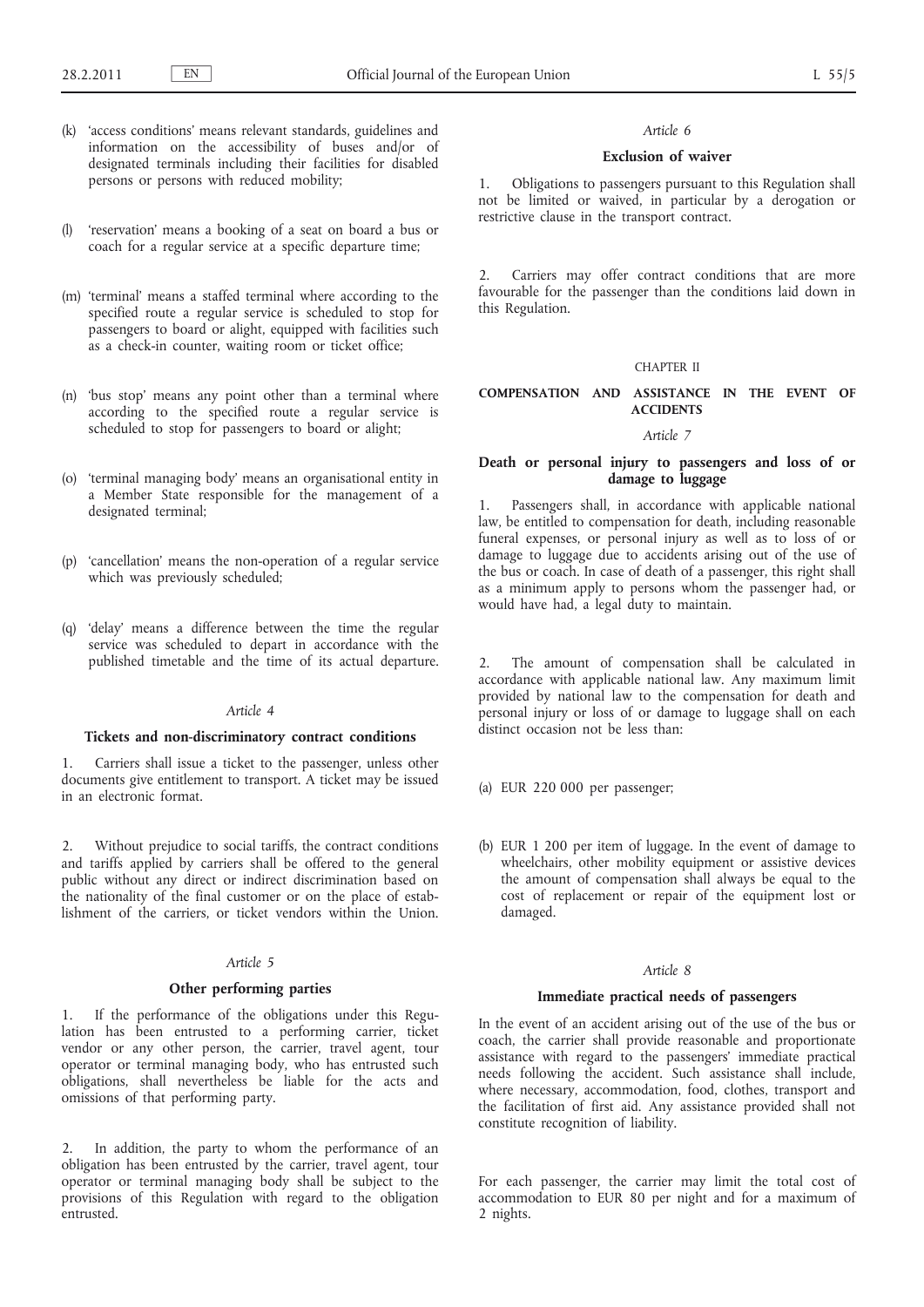#### CHAPTER III

#### **RIGHTS OF DISABLED PERSONS AND PERSONS WITH REDUCED MOBILITY**

### *Article 9*

#### **Right to transport**

1. Carriers, travel agents and tour operators shall not refuse to accept a reservation from, to issue or otherwise provide a ticket to, or to take on board, a person on the grounds of disability or of reduced mobility.

2. Reservations and tickets shall be offered to disabled persons and persons with reduced mobility at no additional cost.

## *Article 10*

#### **Exceptions and special conditions**

Notwithstanding Article 9(1), carriers, travel agents and tour operators may refuse to accept a reservation from, to issue or otherwise provide a ticket to, or to take on board, a person on the grounds of disability or of reduced mobility:

- (a) in order to meet applicable safety requirements established by international, Union or national law, or in order to meet health and safety requirements established by the competent authorities;
- (b) where the design of the vehicle or the infrastructure, including bus stops and terminals, makes it physically impossible to take on board, alight or carry the disabled person or person with reduced mobility in a safe and operationally feasible manner.

2. In the event of a refusal to accept a reservation or to issue or otherwise provide a ticket on the grounds referred to in paragraph 1, carriers, travel agents and tour operators shall inform the person concerned about any acceptable alternative service operated by the carrier.

If a disabled person or a person with reduced mobility, who holds a reservation or has a ticket and has complied with the requirements of point (a) of Article 14(1), is nonetheless refused permission to board on the grounds of his disability or reduced mobility, that person and any accompanying person pursuant to paragraph 4 of this Article shall be offered the choice between:

- (a) the right to reimbursement, and where relevant a return service free of charge to the first point of departure, as set out in the transport contract, at the earliest opportunity; and
- (b) except where not feasible, continuation of the journey or rerouting by reasonable alternative transport services to the place of destination set out in the transport contract.

The right to reimbursement of the money paid for the ticket shall not be affected by the failure to notify in accordance with point (a) of Article 14(1).

4. If a carrier, travel agent or tour operator refuses to accept a reservation from, to issue or otherwise provide a ticket to, or to take on board, a person on the grounds of disability or of reduced mobility for the reasons set out in paragraph 1, that person may request to be accompanied by another person of his own choosing who is capable of providing the assistance required by the disabled person or person with reduced mobility in order that the reasons set out in paragraph 1 no longer apply.

Such an accompanying person shall be transported free of charge and, where feasible, seated next to the disabled person or person with reduced mobility.

5. When carriers, travel agents or tour operators have recourse to paragraph 1, they shall immediately inform the disabled person or person with reduced mobility of the reasons therefor, and, upon request, inform the person in question in writing within 5 working days of the request.

## *Article 11*

#### **Accessibility and information**

1. In cooperation with organisations representative of disabled persons or persons with reduced mobility, carriers and terminal managing bodies shall, where appropriate through their organisations, establish, or have in place, nondiscriminatory access conditions for the transport of disabled persons and persons with reduced mobility.

The access conditions provided for in paragraph 1, including the text of international, Union or national laws establishing the safety requirements, on which these nondiscriminatory access conditions are based, shall be made publicly available by carriers and terminal managing bodies physically or on the Internet, in accessible formats on request, in the same languages as those in which information is generally made available to all passengers. When providing this information particular attention shall be paid to the needs of disabled persons and persons with reduced mobility.

Tour operators shall make available the access conditions provided for in paragraph 1 which apply to journeys included in package travel, package holidays and package tours which they organise, sell or offer for sale.

The information on access conditions referred to in paragraphs 2 and 3 shall be physically distributed at the request of the passenger.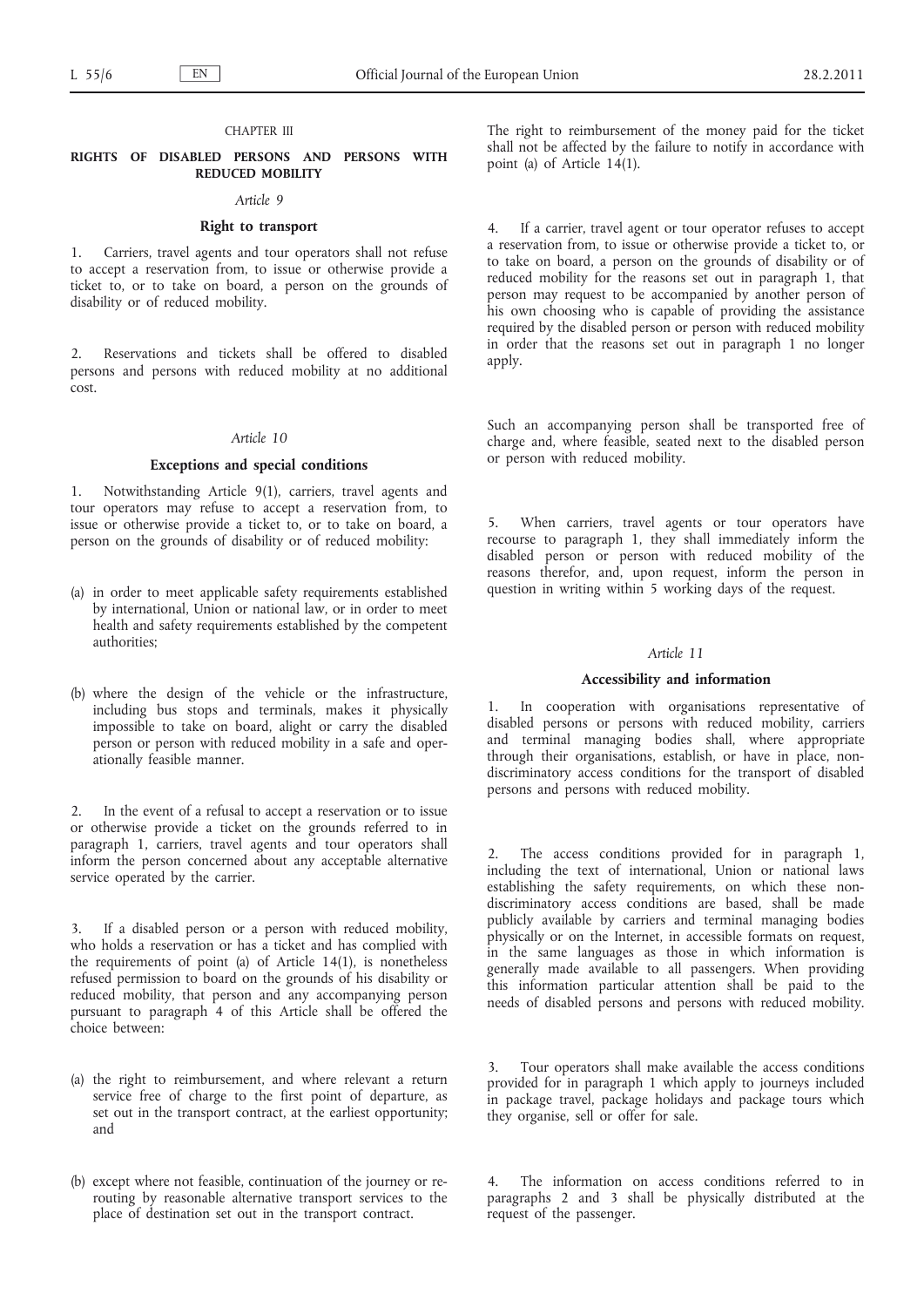5. Carriers, travel agents and tour operators shall ensure that all relevant general information concerning the journey and the conditions of carriage is available in appropriate and accessible formats for disabled persons and persons with reduced mobility including, where applicable, online booking and information. The information shall be physically distributed at the request of the passenger.

## *Article 12*

#### **Designation of terminals**

Member States shall designate bus and coach terminals where assistance for disabled persons and persons with reduced mobility shall be provided. Member States shall inform the Commission thereof. The Commission shall make available a list of the designated bus and coach terminals on the Internet.

#### *Article 13*

## **Right to assistance at designated terminals and on board buses and coaches**

1. Subject to the access conditions provided for in Article 11(1), carriers and terminal managing bodies shall, within their respective areas of competence, at terminals designated by Member States, provide assistance free of charge to disabled persons and persons with reduced mobility, at least to the extent specified in part (a) of Annex I.

2. Subject to the access conditions provided for in Article 11(1), carriers shall, on board buses and coaches, provide assistance free of charge to disabled persons and persons with reduced mobility, at least to the extent specified in part (b) of Annex I.

#### *Article 14*

#### **Conditions under which assistance is provided**

1. Carriers and terminal managing bodies shall cooperate in order to provide assistance to disabled persons and persons with reduced mobility on condition that:

- (a) the person's need for such assistance is notified to carriers, terminal managing bodies, travel agents or tour operators at the latest 36 hours before the assistance is needed; and
- (b) the persons concerned present themselves at the designated point:
	- (i) at the time stipulated in advance by the carrier which shall be no more than 60 minutes before the published departure time, unless a shorter period is agreed between the carrier and the passenger; or
	- (ii) if no time is stipulated, no later than 30 minutes before the published departure time.

2. In addition to paragraph 1, disabled persons or persons with reduced mobility shall notify the carrier, travel agent or tour operator at the time of reservation or advance purchase of the ticket of their specific seating needs, provided that the need is known at that time.

3. Carriers, terminal managing bodies, travel agents and tour operators shall take all measures necessary to facilitate the receipt of notifications of the need for assistance made by disabled persons or persons with reduced mobility. This obligation shall apply at all designated terminals and their points of sale including sale by telephone and via the Internet.

4. If no notification is made in accordance with point (a) of paragraph 1 and paragraph 2, carriers, terminal managing bodies, travel agents and tour operators shall make every reasonable effort to ensure that the assistance is provided in such a way that the disabled person or person with reduced mobility is able to board the departing service, to change to the corresponding service or to alight from the arriving service for which he has purchased a ticket.

5. The terminal managing body shall designate a point inside or outside the terminal at which disabled persons or persons with reduced mobility can announce their arrival and request assistance. The point shall be clearly signposted and shall offer basic information about the terminal and assistance provided, in accessible formats.

## *Article 15*

## **Transmission of information to a third party**

If travel agents or tour operators receive a notification referred to in point (a) of Article 14(1) they shall, within their normal office hours, transfer the information to the carrier or terminal managing body as soon as possible.

#### *Article 16*

## **Training**

1. Carriers and, where appropriate, terminal managing bodies shall establish disability-related training procedures, including instructions, and ensure that:

- (a) their personnel, other than drivers, including those employed by any other performing party, providing direct assistance to disabled persons and persons with reduced mobility are trained or instructed as described in parts (a) and (b) of Annex II; and
- (b) their personnel, including drivers, who deal directly with the travelling public or with issues related to the travelling public, are trained or instructed as described in part (a) of Annex II.

2. A Member State may for a maximum period of 5 years from 1 March 2013 grant an exemption from the application of point (b) of paragraph 1 with regard to training of drivers.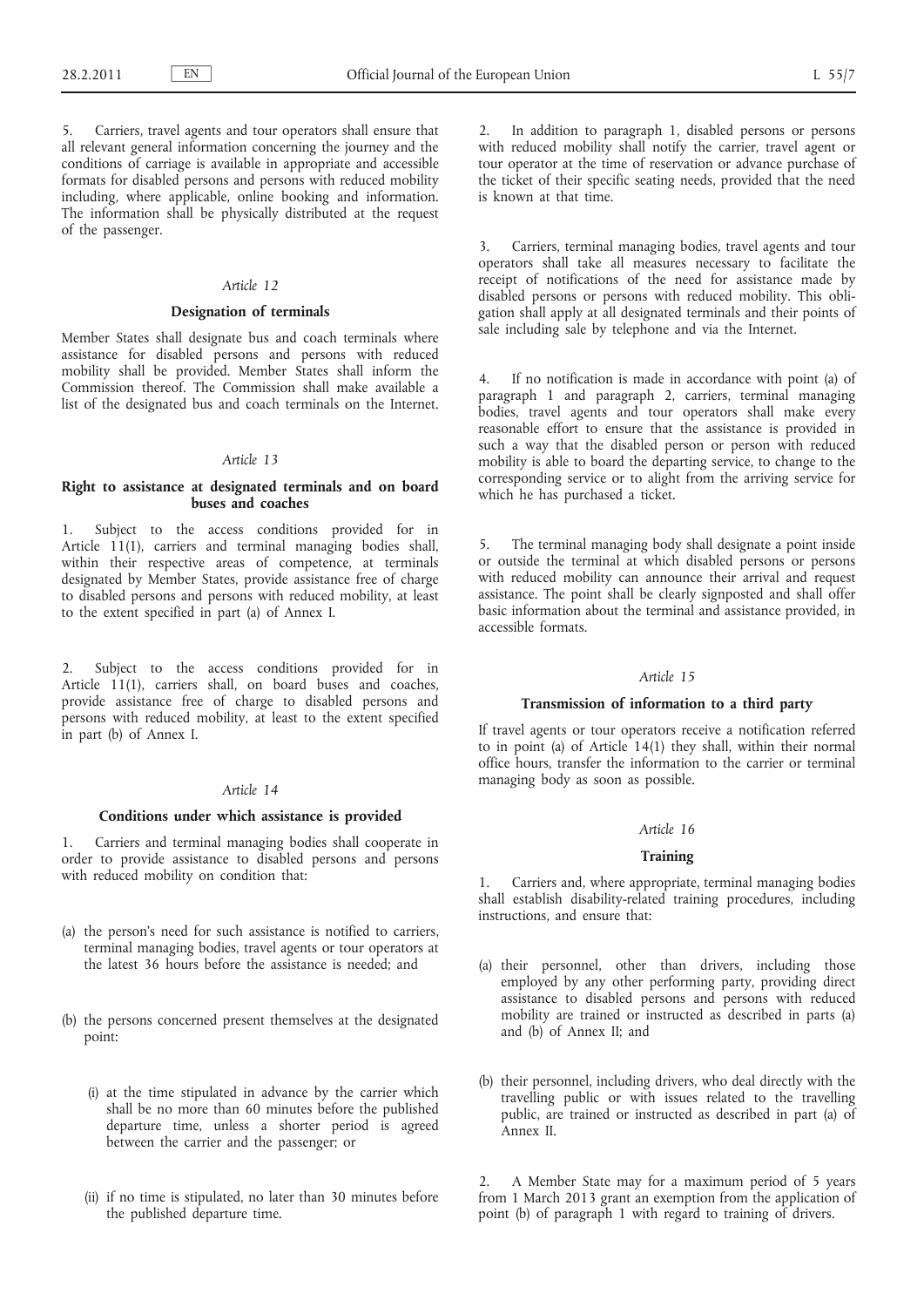#### *Article 17*

## **Compensation in respect of wheelchairs and other mobility equipment**

1. Carriers and terminal managing bodies shall be liable where they have caused loss of or damage to wheelchairs, other mobility equipment or assistive devices. The loss or damage shall be compensated by the carrier or terminal managing body liable for that loss or damage.

2. The compensation referred to in paragraph 1 shall be equal to the cost of replacement or repair of the equipment or devices lost or damaged.

3. Where necessary, every effort shall be undertaken to rapidly provide temporary replacement equipment or devices. The wheelchairs, other mobility equipment or assistive devices shall, where possible, have technical and functional features similar to those lost or damaged.

## *Article 18*

## **Exemptions**

1. Without prejudice to Article 2(2), Member States may exempt domestic regular services from the application of all or some of the provisions of this Chapter, provided that they ensure that the level of protection of disabled persons and persons with reduced mobility under their national rules is at least the same as under this Regulation.

2. Member States shall inform the Commission of exemptions granted pursuant to paragraph 1. The Commission shall take appropriate action if such an exemption is deemed not to be in accordance with the provisions of this Article. By 2 March 2018, the Commission shall submit to the European Parliament and the Council a report on exemptions granted pursuant to paragraph 1.

#### CHAPTER IV

## **PASSENGER RIGHTS IN THE EVENT OF CANCELLATION OR DELAY**

#### *Article 19*

## **Continuation, re-routing and reimbursement**

1. Where a carrier reasonably expects a regular service to be cancelled or delayed in departure from a terminal for more than 120 minutes or in the case of overbooking, the passenger shall immediately be offered the choice between:

- (a) continuation or re-routing to the final destination, at no additional cost and under comparable conditions, as set out in the transport contract, at the earliest opportunity;
- (b) reimbursement of the ticket price, and, where relevant, a return service by bus or coach free of charge to the first

point of departure, as set out in the transport contract, at the earliest opportunity.

2. If the carrier fails to offer the passenger the choice referred to in paragraph 1, the passenger shall have the right to compensation amounting to 50 % of the ticket price, in addition to the reimbursement referred to in point (b) of paragraph 1. This sum shall be paid by the carrier within 1 month after the submission of the request for compensation.

Where the bus or coach becomes inoperable during the journey, the carrier shall provide either the continuation of the service with another vehicle from the location of the inoperable vehicle, or transport from the location of the inoperable vehicle to a suitable waiting point or terminal from where continuation of the journey becomes possible.

Where a regular service is cancelled or delayed in departure from a bus stop for more than 120 minutes, passengers shall have the right to the continuation or rerouting or reimbursement of the ticket price from the carrier, as referred to in paragraph 1.

The payment of reimbursement provided for in point (b) of paragraph 1 and paragraph 4 shall be made within 14 days after the offer has been made or request has been received. The payment shall cover the full cost of the ticket at the price at which it was purchased, for the part or parts of the journey not made, and for the part or parts already made if the journey no longer serves any purpose in relation to the passenger's original travel plan. In case of travel passes or season tickets the payment shall be equal to its proportional part of the full cost of the pass or ticket. The reimbursement shall be paid in money, unless the passenger accepts another form of reimbursement.

#### *Article 20*

#### **Information**

1. In the event of cancellation or delay in departure of a regular service, passengers departing from terminals shall be informed by the carrier or, where appropriate, the terminal managing body, of the situation as soon as possible and in any event no later than 30 minutes after the scheduled departure time, and of the estimated departure time as soon as this information is available.

2. If passengers miss, according to the timetable, a connecting service due to a cancellation or delay, the carrier or, where appropriate, the terminal managing body, shall make reasonable efforts to inform the passengers concerned of alternative connections.

The carrier or, where appropriate, the terminal managing body, shall ensure that disabled persons and persons with reduced mobility receive the information required under paragraphs 1 and 2 in accessible formats.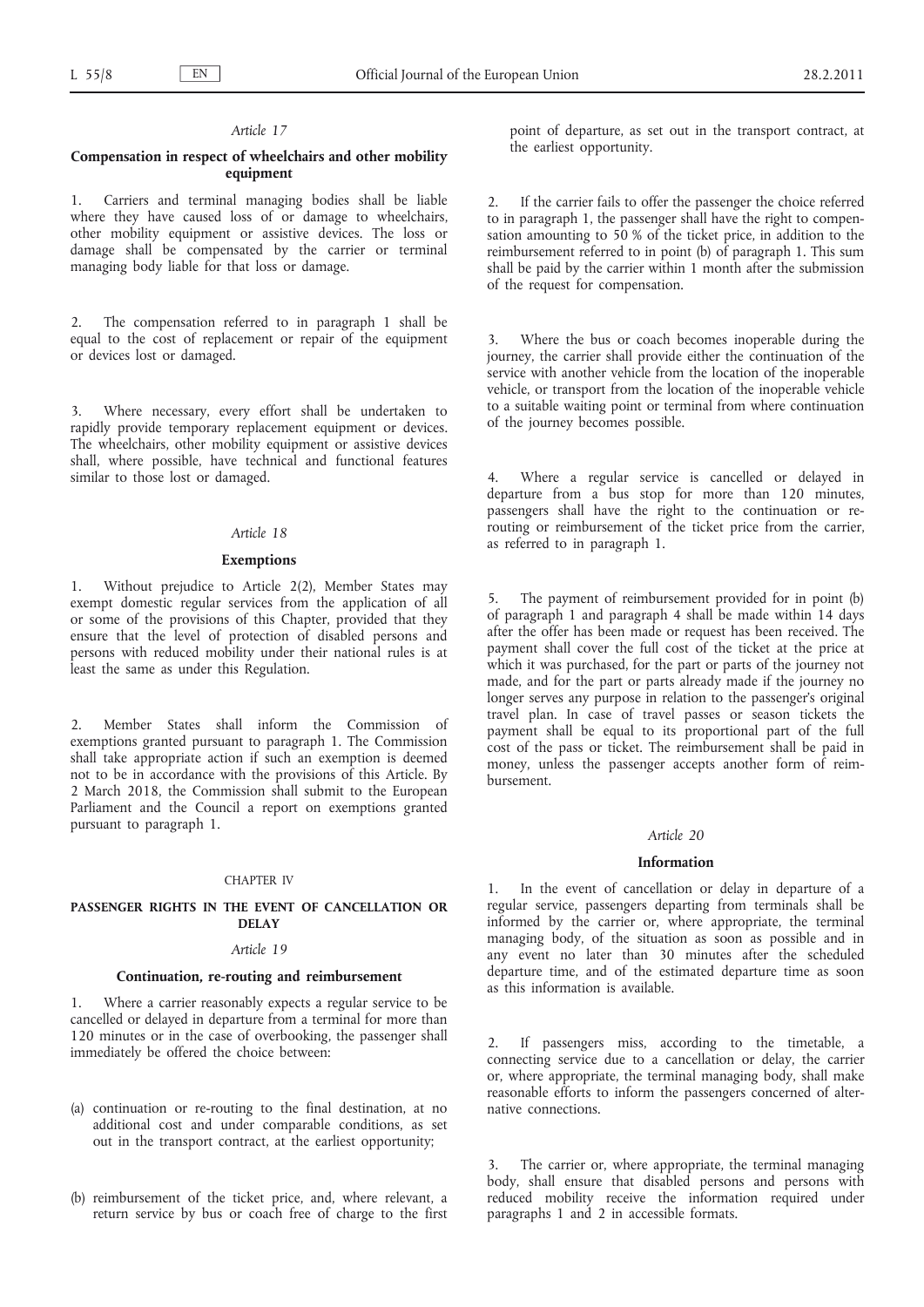4. Where feasible, the information required under paragraphs 1 and 2 shall be provided by electronic means to all passengers, including those departing from bus stops, within the time-limit stipulated in paragraph 1, if the passenger has requested this and has provided the necessary contact details to the carrier.

## *Article 21*

#### **Assistance in case of cancelled or delayed departures**

For a journey of a scheduled duration of more than 3 hours the carrier shall, in case of cancellation or delay in departure from a terminal of more than 90 minutes, offer the passenger free of charge:

- (a) snacks, meals or refreshments in reasonable relation to the waiting time or delay, provided they are available on the bus or in the terminal, or can reasonably be supplied;
- (b) a hotel room or other accommodation as well as assistance to arrange transport between the terminal and the place of accommodation in cases where a stay of 1 or more nights becomes necessary. For each passenger, the carrier may limit the total cost of accommodation, not including transport to and from the terminal and place of accommodation, to EUR 80 per night and for a maximum of 2 nights.

In applying this Article the carrier shall pay particular attention to the needs of disabled persons and persons with reduced mobility and any accompanying persons.

## *Article 22*

#### **Further claims**

Nothing in this Chapter shall preclude passengers from seeking damages in accordance with national law before national courts in respect of loss resulting from cancellation or delay of regular services.

## *Article 23*

#### **Exemptions**

1. Articles 19 and 21 shall not apply to passengers with open tickets as long as the time of departure is not specified, except for passengers holding a travel pass or a season ticket.

2. Point (b) of Article 21 shall not apply where the carrier proves that the cancellation or delay is caused by severe weather conditions or major natural disasters endangering the safe operation of bus or coach services.

#### CHAPTER V

## **GENERAL RULES ON INFORMATION AND COMPLAINTS**

## *Article 24*

#### **Right to travel information**

Carriers and terminal managing bodies shall, within their respective areas of competence, provide passengers with adequate information throughout their travel. Where feasible, this information shall be provided in accessible formats upon request.

#### *Article 25*

#### **Information on passenger rights**

1. Carriers and terminal managing bodies shall, within their respective areas of competence, ensure that passengers are provided with appropriate and comprehensible information regarding their rights under this Regulation at the latest on departure. This information shall be provided at terminals and where applicable, on the Internet. At the request of a disabled person or person with reduced mobility the information shall be provided, where feasible, in an accessible format. This information shall include contact details of the enforcement body or bodies designated by the Member State pursuant to Article 28(1).

2. In order to comply with the information requirement referred to in paragraph 1, carriers and terminal managing bodies may use a summary of the provisions of this Regulation prepared by the Commission in all the official languages of the institutions of the European Union and made available to them.

#### *Article 26*

#### **Complaints**

Carriers shall set up or have in place a complaint handling mechanism for the rights and obligations set out in this Regulation.

#### *Article 27*

#### **Submission of complaints**

Without prejudice to claims for compensation in accordance with Article 7, if a passenger covered by this Regulation wants to make a complaint to the carrier, he shall submit it within 3 months from the date on which the regular service was performed or when a regular service should have been performed. Within 1 month of receiving the complaint, the carrier shall give notice to the passenger that his complaint has been substantiated, rejected or is still being considered. The time taken to provide the final reply shall not be longer than 3 months from the receipt of the complaint.

#### CHAPTER VI

#### **ENFORCEMENT AND NATIONAL ENFORCEMENT BODIES**

## *Article 28*

#### **National enforcement bodies**

1. Each Member State shall designate a new or existing body or bodies responsible for the enforcement of this Regulation as regards regular services from points situated on its territory and regular services from a third country to such points. Each body shall take the measures necessary to ensure compliance with this Regulation.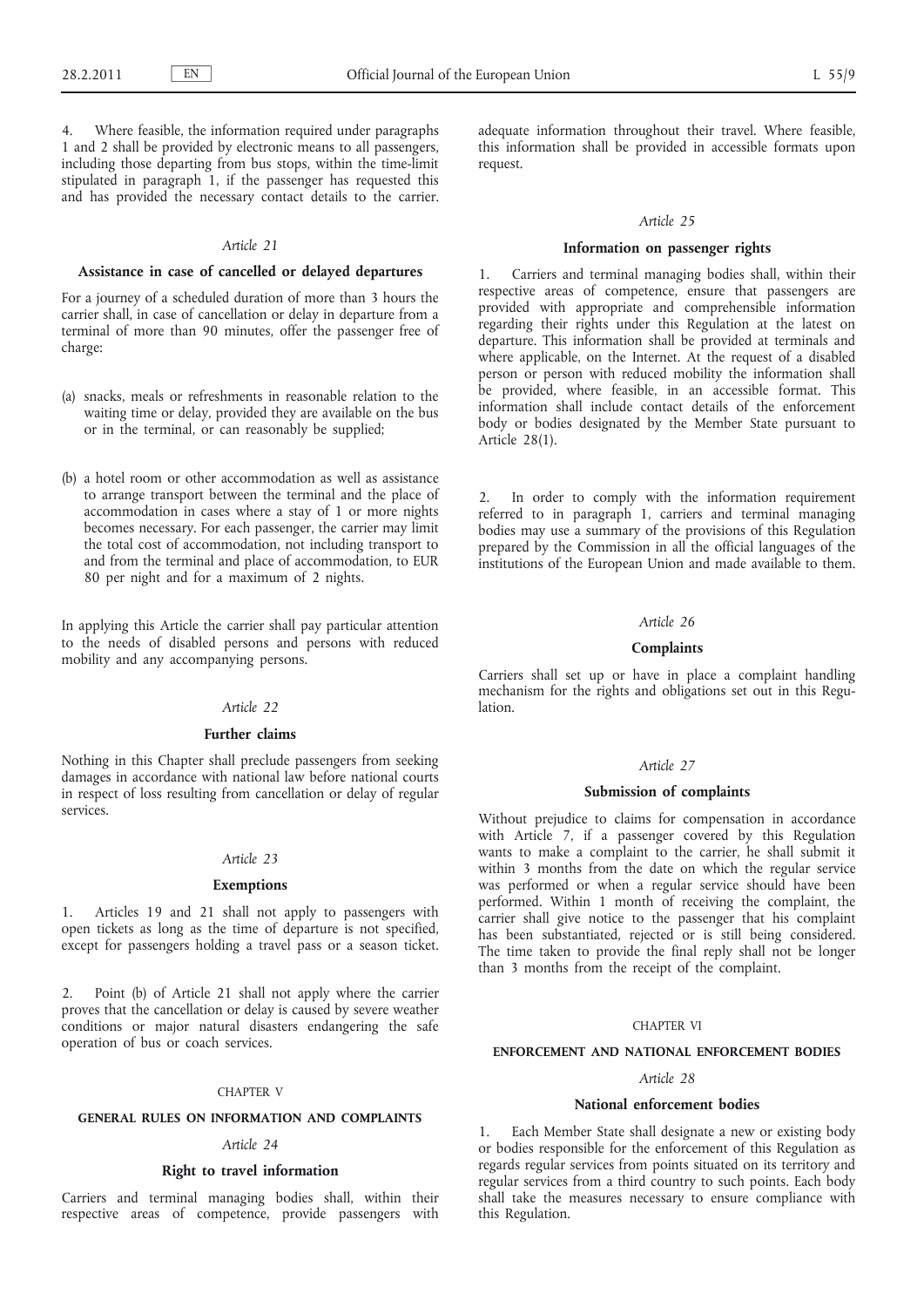Each body shall, in its organisation, funding decisions, legal structure and decision making, be independent of carriers, tour operators and terminal managing bodies.

2. Member States shall inform the Commission of the body or bodies designated in accordance with this Article.

3. Any passenger may submit a complaint, in accordance with national law, to the appropriate body designated under paragraph 1, or to any other appropriate body designated by a Member State, about an alleged infringement of this Regulation.

A Member State may decide that the passenger as a first step shall submit a complaint to the carrier in which case the national enforcement body or any other appropriate body designated by the Member State shall act as an appeal body for complaints not resolved under Article 27.

## *Article 29*

#### **Report on enforcement**

By 1 June 2015 and every 2 years thereafter, the enforcement bodies designated pursuant to Article 28(1) shall publish a report on their activity in the previous 2 calendar years, containing in particular a description of actions taken in order to implement this Regulation and statistics on complaints and sanctions applied.

## *Article 30*

## **Cooperation between enforcement bodies**

National enforcement bodies as referred to in Article 28(1) shall, whenever appropriate, exchange information on their work and decision-making principles and practices. The Commission shall support them in this task.

## *Article 31*

## **Penalties**

Member States shall lay down rules on penalties applicable to infringements of the provisions of this Regulation and shall take all the measures necessary to ensure that they are implemented. The penalties provided for shall be effective, proportionate and dissuasive. Member States shall notify those rules and measures to the Commission by 1 March 2013 and shall notify it without delay of any subsequent amendment affecting them.

#### CHAPTER VII

#### **FINAL PROVISIONS**

*Article 32*

## **Report**

The Commission shall report to the European Parliament and the Council by 2 March 2016 on the operation and effects of this Regulation. The report shall be accompanied, where necessary, by legislative proposals implementing in further detail the provisions of this Regulation, or amending it.

## *Article 33*

## **Amendment to Regulation (EC) No 2006/2004**

In the Annex to Regulation (EC) No 2006/2004 the following point is added:

'19. Regulation (EU) No 181/2011 of the European Parliament and of the Council of 16 February 2011 on the rights of passengers in bus and coach transport (\*).

(\*) OJ L 55, 28.2.2011, p. 1'.

## *Article 34*

#### **Entry into force**

This Regulation shall enter into force on the 20th day following its publication in the *Official Journal of the European Union*.

It shall apply from 1 March 2013.

This Regulation shall be binding in its entirety and directly applicable in all Member States.

Done at Strasbourg, 16 February 2011.

*For the European Parliament The President* J. BUZEK

*For the Council The President* MARTONYI J.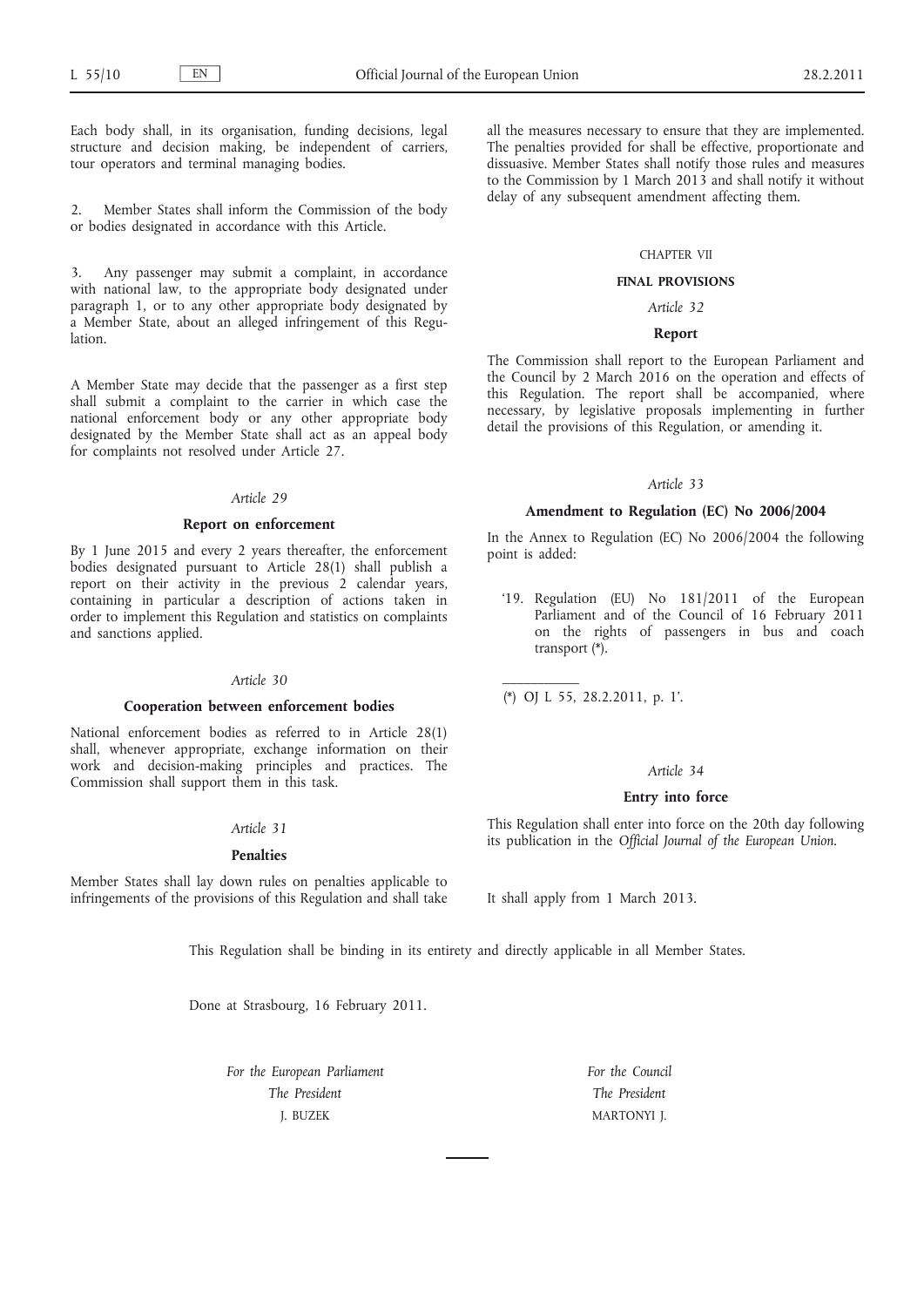## *ANNEX I*

#### **ASSISTANCE PROVIDED TO DISABLED PERSONS AND PERSONS WITH REDUCED MOBILITY**

## (a) **Assistance at designated terminals**

Assistance and arrangements necessary to enable disabled persons and persons with reduced mobility to:

- communicate their arrival at the terminal and their request for assistance at designated points,
- move from the designated point to the check-in counter, waiting room and embarkation area,
- board the vehicle, with the provision of lifts, wheelchairs or other assistance needed, as appropriate,
- load their luggage,
- retrieve their luggage,
- alight from the vehicle,
- carry a recognised assistance dog on board a bus or coach,
- proceed to the seat;

## (b) **Assistance on board**

Assistance and arrangements necessary to enable disabled persons and persons with reduced mobility to:

- be provided with essential information on a journey in accessible formats subject to request made by the passenger,
- board/alight during pauses in a journey, if there are personnel other than the driver on board.